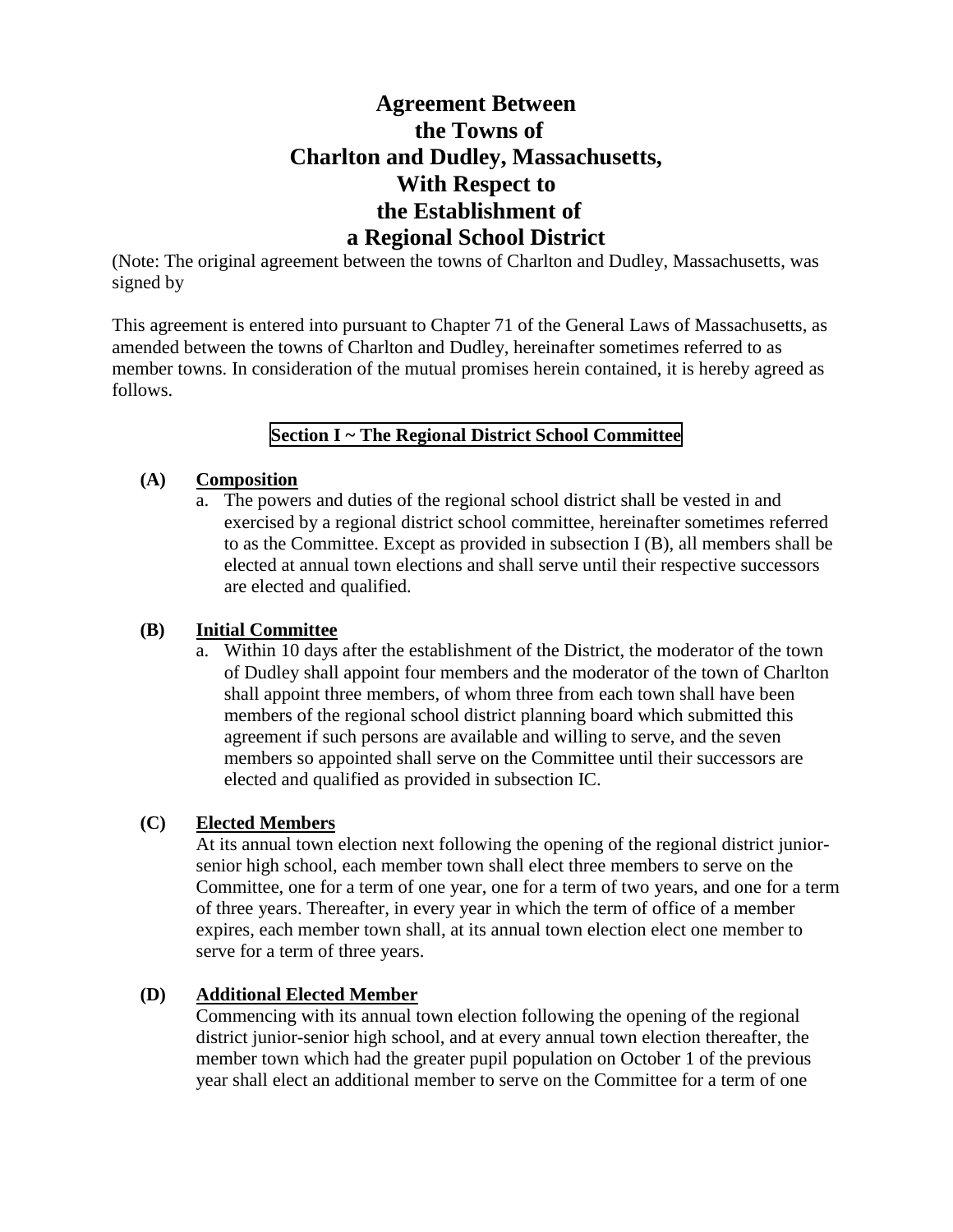year. For this purpose, pupil population shall be defined as the number of pupils residing in a member town who are receiving education at the expense of the town.

## **(E) Vacancies**

If a vacancy occurs among the members appointed by the moderator under subsection I(B), the moderator of the town involved shall within thirty days after such vacancy occurs appoint a member to serve until his successor is elected and qualified as provided in subsection  $I(C)$ . If a vacancy occurs among the members elected under subsections  $I(C)$  and  $I(D)$ , the selectmen and remaining members of the regional district school committee from the town involved, acting jointly, shall within thirty days after such vacancy occurs, appoint a member to serve until the next annual town election, as which election a successor shall the balance of the unexpired term, if any.

## **(F) Organization**

Promptly upon the appointment and qualification of the initial Committee and annually thereafter at the first regular meeting of the committee after the annual town elections of both members towns have been held, the Committee shall organize and choose by ballot a chairman and a vice chairman from among its own membership.

## **(G) Powers and Duties**

The Committee shall have all the powers and duties conferred and imposed upon school committees by law and conferred and imposed upon it by this agreement, and such other additional powers and duties as are specified in Section 16 to 16I, inclusive, of Chapter 71 of the General Laws and any amendments thereof or additions thereto now or hereafter enacted, or as may be specified in any other applicable general or special law.

## **(H) Quorum**

The quorum for the transaction of business shall be a majority of the Committee, but a number less than the majority may adjourn.

## **Section II ~ Type of Regional School District**

The regional school district shall include all grades from kindergarten through grade twelve. The Committee is hereby authorized, in its discretion, to establish and maintain stateaided vocational education, acting as trustees therefore, in accordance with the provisions of Chapter 74 of the General Laws and acts amendatory thereof, in addition thereto or dependent thereon.

## **Section III ~ Regional District School Buildings**

## Amendment #1: made October 19, 1970

## **(A) Location of New Schools**

Any new regional school constructed to accommodate the pupils from all the member towns in any one or more of the grades seven through twelve shall be located within the geographical limits of the District and within a radius of two miles from any point on the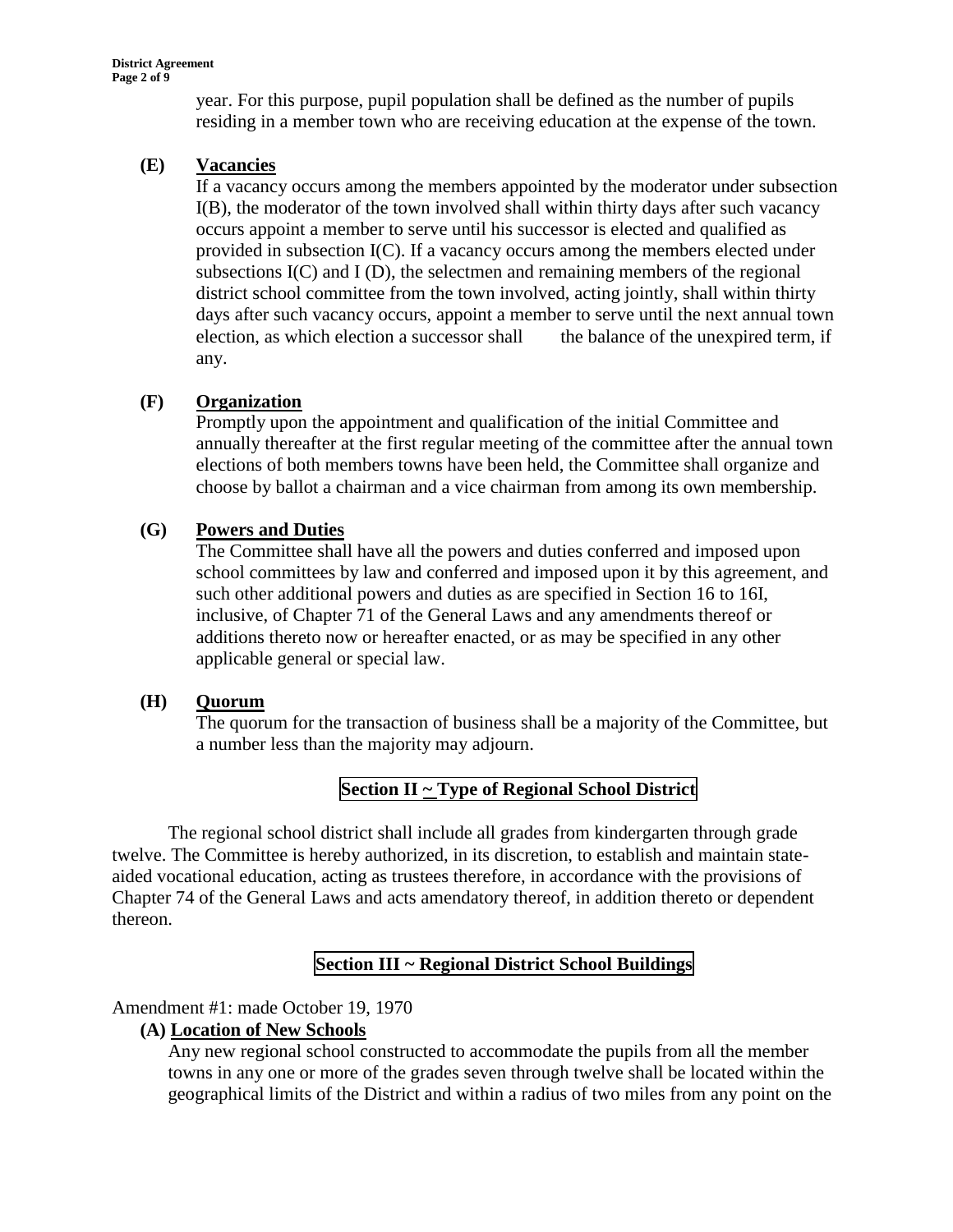boundary line between the towns of Charlton and Dudley. Any new regional school constructed to accommodate pupils principally from one town in any one or more of the grades below grade seven shall be located in that town.

### **(B) Initial Junior-Senior High School**

After the district is established, the Committee shall, as soon as practical, take appropriate steps to enable the construction by the district of a junior-senior high school to accommodate pupils from both member towns who attend grades seven through twelve.

#### **(C) Lease of School Buildings**

The town of Charlton is hereby authorized to lease to the regional school district all the premises and buildings presently known as the (1) Charlton City Grade School, (2) Charlton Elementary School, and (3) Charlton High School. The town of Dudley is hereby authorized to lease to the regional school district all the premises and buildings presently known as the (1) Dudley Elementary School, (2) Mason Road School, and (3) Dudley Junior High School. Each of the leases authorized above shall be for a term of twenty years and the term shall commence on the date when the Committee assumes jurisdiction over the pupils in all the grades of the district. Each of the leases shall contain a provision for the extension of the tern thereof for an additional term not in excess of twenty years, renewable at any time during the term, at the option of the Committee. Each of the leases shall contain provisions authorizing the regional school district in insure, repair, improve, alter, remodel or modernize any of the leased buildings. No rental shall be charged to the district by any of the member towns. Each lease involving a member town shall be on such other terms as may be determined by the selectmen thereof and the Committee, who shall execute the lease for the member town and the regional school district, respectively.

## **Section IV ~ Apportionment and Payment of Costs Incurred by the District**

## **(A) Classification of Costs**

For the purpose of apportioning assessments levied by the district against the member towns, costs shall be divided into two categories: capital costs and operating costs.

#### **(B) Capital Costs**

Capital costs shall include all expenses in the nature of capital outlay such as the cost of acquiring land, the cost of constructing, reconstructing, or adding to a school building or buildings, the cost of remodeling or making extra-ordinary repairs to a school building or buildings, the cost of constructing sewerage systems and sewerage treatment and disposal facilities or the cost of the purchase or use of such systems with a municipality, and any other item of capital outlay for which a regional school district may be authorized to borrow, including without limitation, the cost of original equipment and furnishings for such buildings or additions, plans, architects' and consultants' fees, grading and other costs incidental to placing school buildings and additions, sewerage systems and sewerage treatment and disposal facilities, and any premises related to the foregoing in operating condition. Capital costs shall also include payment of principal of and interest on bonds, notes or other obligations issued by the district to finance capital costs.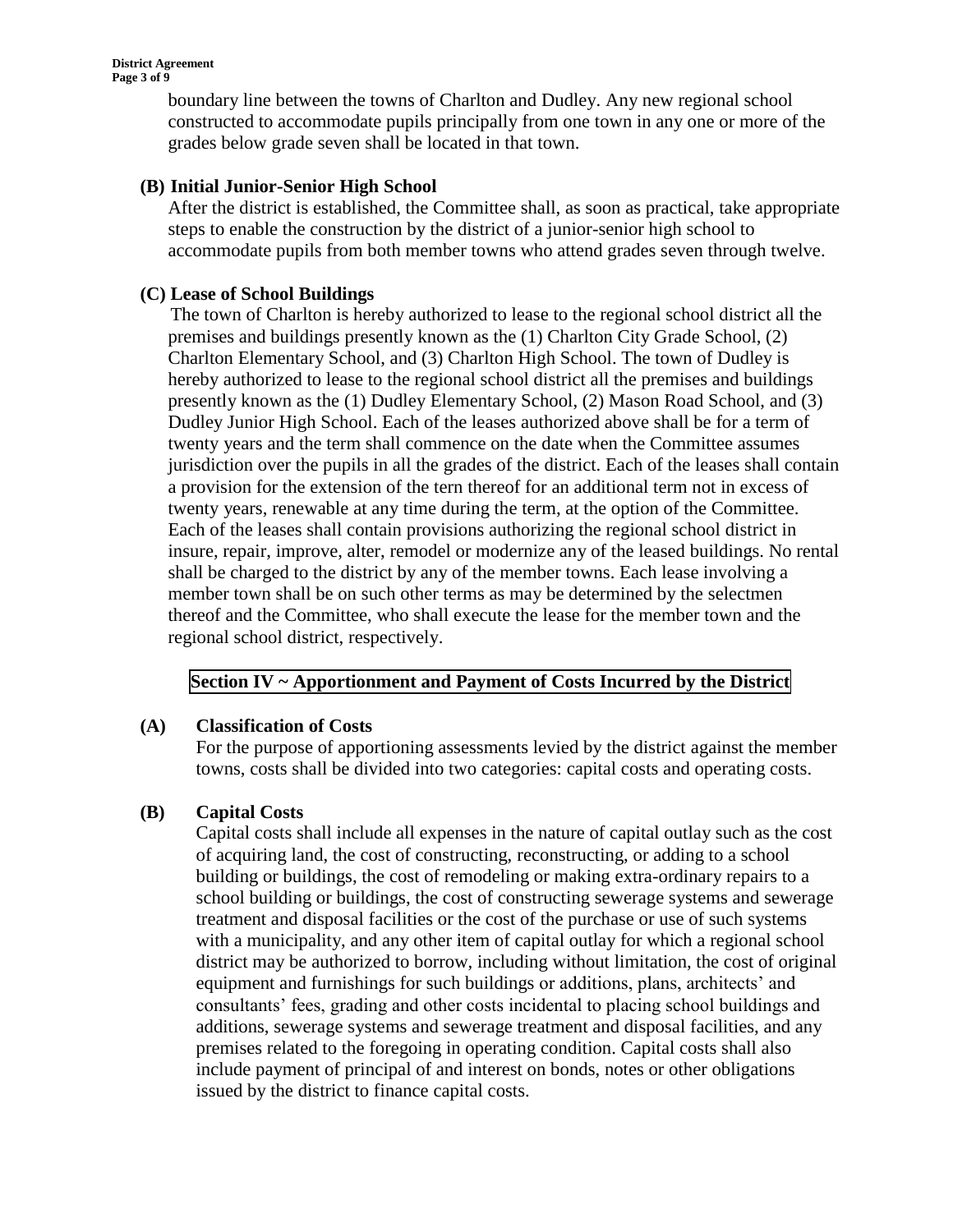#### **(C) Operating Costs**

Operating costs shall include all costs not included in capital costs as defined in subsection IV (B), but including interest on temporary notes issued by the District in anticipation of revenue.

#### **(D) Apportionment of Capital Costs**

Capital costs, including debt service on bonds or notes issued by the District to finance capital costs, in connection with any particular district school shall be apportioned on the basis of each member town's pupil enrollment in such school. Each member town's share shall be determined by computing the ratio which its pupil enrollment in such school on October 1 of the year next preceding the year for which the apportionment is made bears to the total pupil enrollment from all the member towns in such school on that date. If there is no enrollment in such school on the aforesaid October 1, the apportionment of debt service with respect thereto shall be made on the basis of the estimated pupil enrollment from each member town in such school on the aforesaid date had there been any enrollment, such estimate to be made by the Committee.

#### **(E) Apportionment of Operating Costs**

Operating costs, and any capital costs not apportioned pursuant to subsection IV (D), for the first calendar year next following the establishment of the regional school district and for every calendar year thereafter shall be apportioned to the member towns on the basis of their respective pupil enrollments in the regional district schools, including the schools referred to in subsection III C. Each member town's share for each calendar year shall be determined by computing the ratio which that town's pupil enrollment in the regional district schools on October 1 of the year next preceding the year for which the apportionment is determined bears to the total pupil enrollment from all the member towns in regional district schools on the same date. In the event that enrollment in the regional district schools has not been accomplished by October 1 of any year, operating costs shall be apportioned on the basis of enrollment in all grades from kindergarten through grade 12 of pupils residing in each member town and receiving education at such town's expense on October 1 of that year.

Amendment #2:

#### **(F) Times of Payment of Apportioned Costs**

Each member town shall pay to the District in each year its proportionate share, certified as provided in subsection V.C, of the capital and operating costs. Except as otherwise provided in subsection V A, the annual share of each member town shall be paid in such amounts and at such times that at least the following percentages of such annual share shall be paid on or before the dates indicated, respectively:

| April 1      | 25%  |
|--------------|------|
| June 1       | 60%  |
| September 15 | 75%  |
| November 15  | 100% |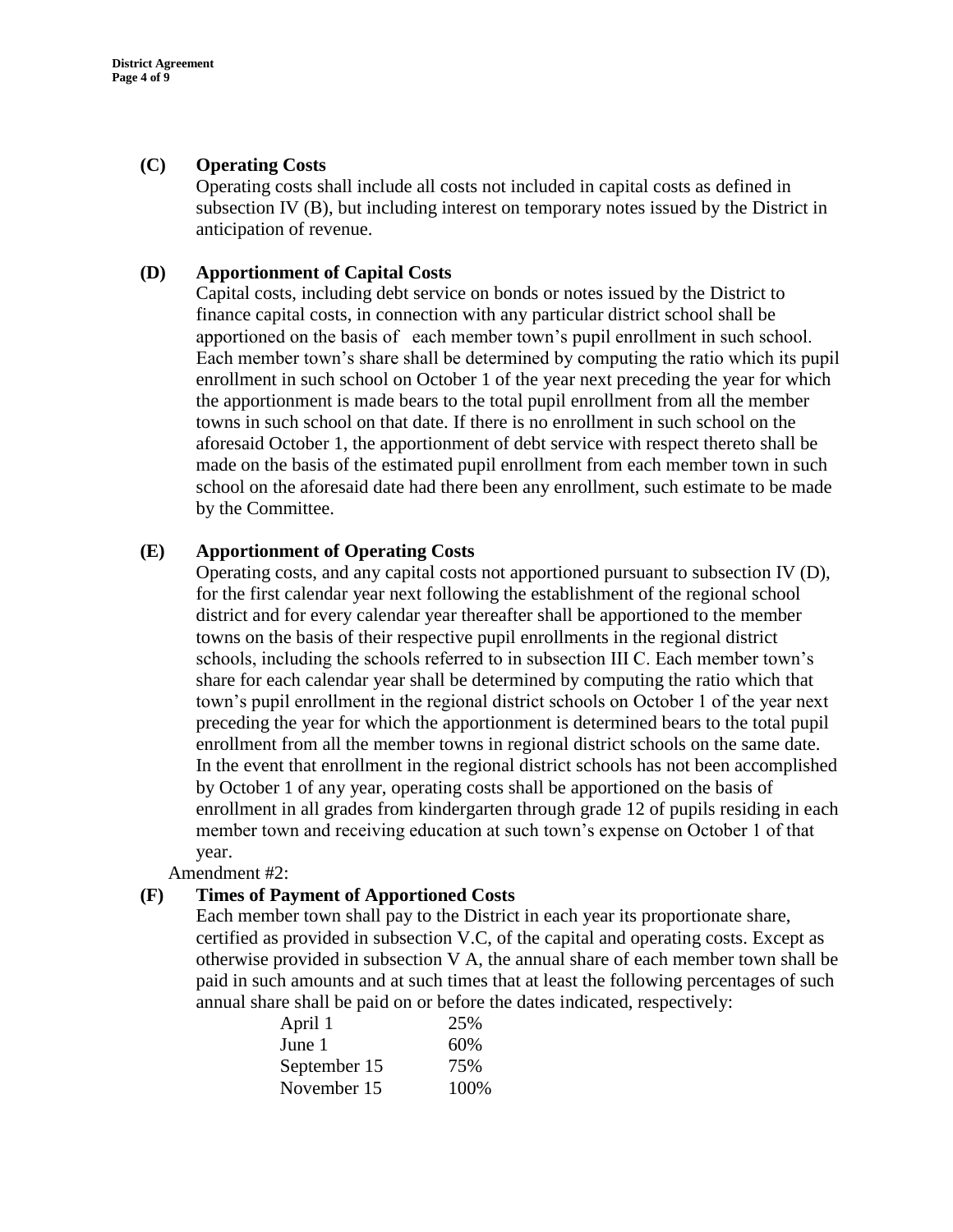## **Section V ~ Budget**

#### **(A) Initial Budget**

Within sixty days after the initial Committee is organized, it shall prepare a reasonably detailed operating and maintenance budget covering expenses, if any, for the balance of the then calendar year. Copies of such proposed budget shall be submitted to the chairman of the finance or advisory committee and to the chairman of the board of selectmen of each member town for their consideration. A budget shall be adopted within thirty days after the proposed budget has been so submitted. The amount of the said budget shall be apportioned between the member towns according to the provisions of Section IV hereof. The District Treasurer shall certify to the treasurer of each member town its respective share of said budget. The sums thus certified shall be payable forthwith by each member town to the Committee but only from funds which may be or may have been appropriated by each member town for such purpose.

#### **(B) Tentative Maintenance and Operating Budget**

Thereafter, on or before November 1, the Committee shall annual prepare a tentative maintenance and operating budget for the ensuing calendar year, including therein provision for any installment of principal or interest to become due in such year on any bonds, notes or other obligations of the District and any other capital costs to be apportioned to the member towns in such year. The said budget shall be in reasonable detail, including the amounts payable under the following classification of expenses and such other classifications as may be necessary:

Copies of such tentative budget shall be mailed to the chairman of the finance or advisory committee and to the chairman of the board of selectmen of each member town on or before November 15.

#### **Amendment #3, November 1, 1973**

Thereafter, not later than 75 days prior to the annual town meeting for the transaction of business of the member town to first h old such a meeting, the Committee shall annually prepare a tentative maintenance and operating budget for the ensuring fiscal year, including therein provision for any installment of principal or interest to become due in such year on any bonds, notes or other obligations of the District and any other capital costs to be apportioned to the member towns in such year. The said budget shall be in reasonable detail, including the amounts payable under the following classification of expenses and such other classifications as may be necessary:

- i. Administration
- ii. Instruction
- iii. Other School Services
- iv. Operation and Maintenance of Plant
- v. Fixed Charges
- vi. Community Services
- vii. Acquisition of Fixed Assets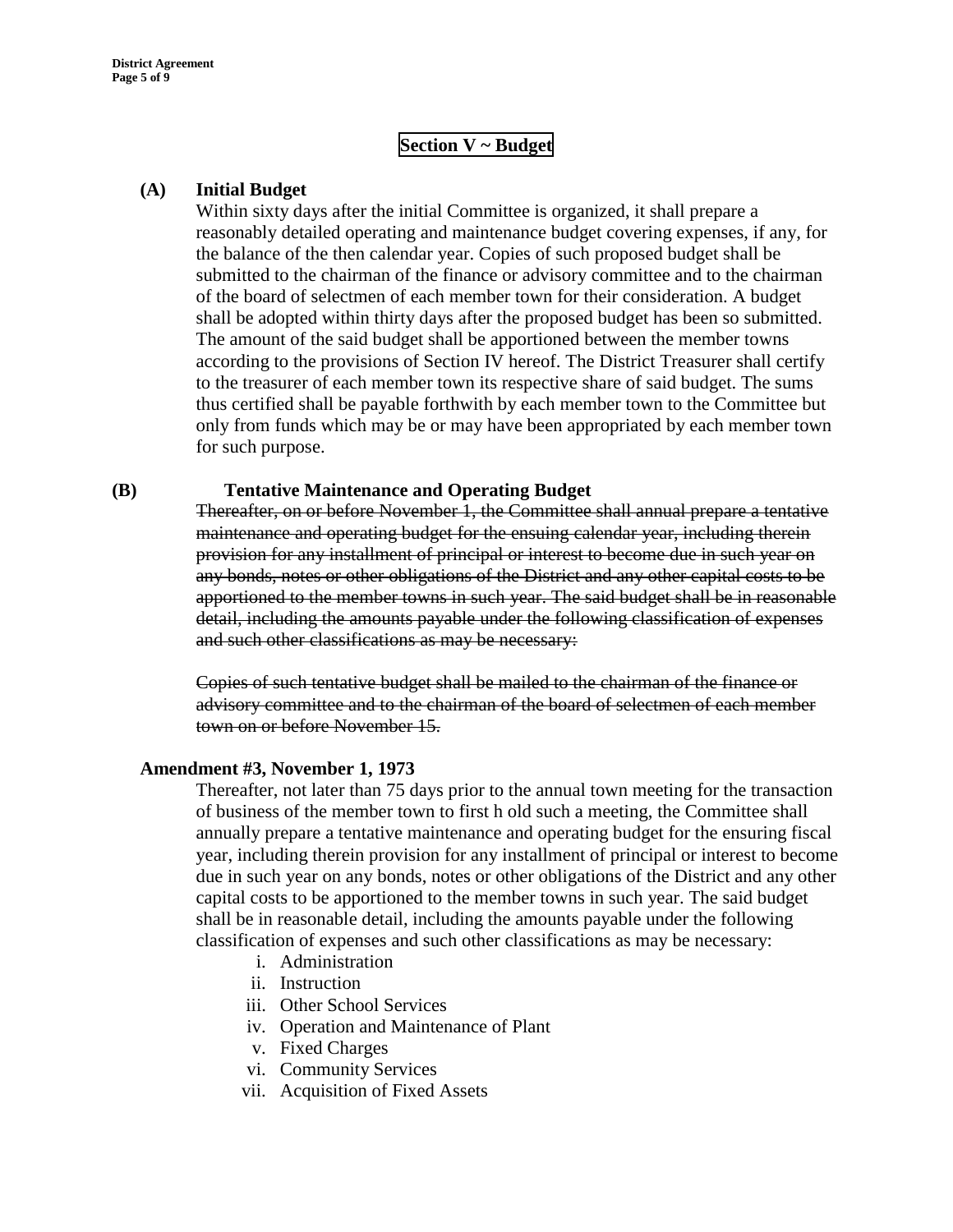- viii. Debt Retirement of Debt Service
- ix. Programs with Other Districts and Private Schools

Copies of such tentative budget shall be mailed to the chairman of the finance or the advisory committee and to the chairman of the board of selectmen of each member town not later than 60 days prior to the annual town meeting for the transaction of business of othe member town to first hold such a meeting.

### **(C )Final Maintenance and Operating Budget**

The Committee shall on or before December 1 in each year adopt an annual maintenance and operating budget for the ensuing calendar year, said budget to include debt and interest charges and any other current capital costs as separate items, and shall apportion the amounts necessary to be raised in order to meet the said budget in accordance with the provisions of subsections IV (D) and IV (E). The amounts so apportioned for each member town shall, prior to December 31 of each year preceding the calendar year to which said budget relates, be certified by the district treasurer to the treasurers of the member towns, and each town shall, at its next annual town meeting, appropriate the amounts so certified to it.

#### **Amendment #3, November 1, 1973**

The committee shall not later than 45 days prior to the annual town meeting for the transaction of business of the member town to first hold such a meeting, but in no event later than March 31 in each year, Adopt an annual maintenance and operating budget for the ensuing fiscal year, said budget to include debt and interest charges and any other current capital costs as separate items, and shall apportion the amounts necessary to be raised in order to meet the said budget in accordance with the provisions of subsections IV (D) and IV (E). The amounts so apportioned for each member town shall be certified by the district treasurer to the treasurers of the member towns not later than 30 days prior to the annual town meeting for the transaction of business of the member town to first hold such a meeting, but in no event later than April 30 of each year, and each town shall, at such annual town meeting, appropriate the amount so certified to it.

## **Section VI ~ Transportation**

School transportation shall be provided by the regional school district and the cost thereof shall be apportioned to the member towns as an operating cost, except that the cost of transportation for the first full calendar year in which all the schools of the District are in operating and for any calendar year prior thereto shall be apportioned to the member town in such manner as may be determined by the Committee.

## **Section VII ~Amendments**

#### **(A) Limitation**

This agreement may be amended from time to time in the manner hereinafter provided, but no amendment shall be made which shall substantially impair the rights of the holders of any bonds or notes or other evidences of indebtedness of the District then outstanding, or the rights of the District to procure the means for payment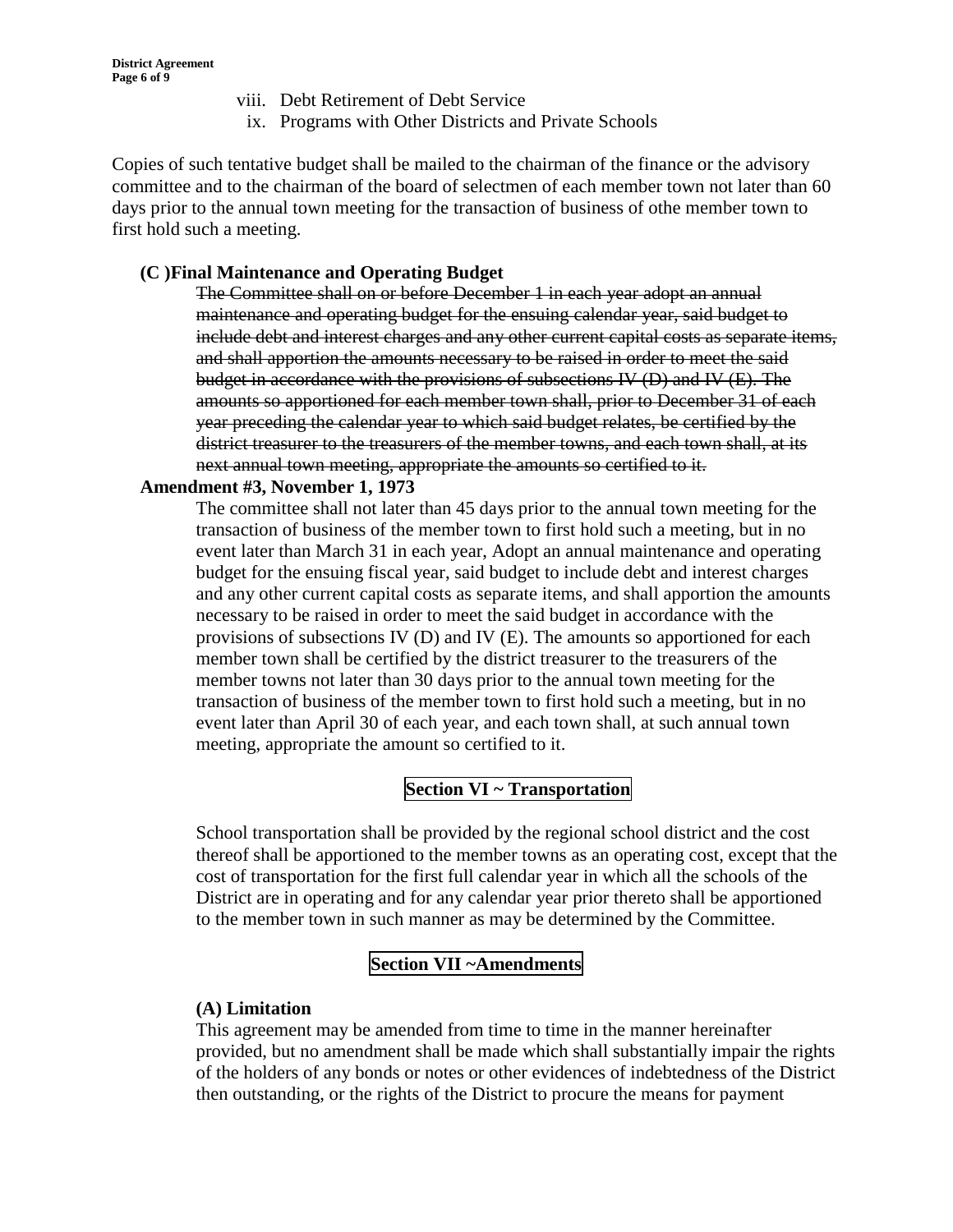thereof, provided that nothing in this section shall prevent the admission of a new town or towns to the District then outstanding, or the rights of the District to procure the means for payment thereof, provided that nothing in this section shall prevent the admission of a new town or towns to the District and the reapportionment accordingly of capital costs of the District represented by bonds or notes of the District then outstanding and of interest thereon.

### **(B) Procedure**

Any proposal for amendment, except a proposal for amendment providing for the withdrawal of a member town (which shall be acted upon as provided in Section IX), may be initiated by a vote of a majority of all the members of the Committee or by a petition signed by at least 10 percent of the registered voters of any one of the member towns. In the latter case, said petition shall contain at the end thereof a certification by the town clerk of such member town as to the number of registered voters in said town according to the most recent voting list and the number of signatures on the petition which appear to be the names of registered voters of said town and said petition shall be presented to the secretary of the Committee. In either case, the secretary of the Committee shall mail or deliver a notice in writing to the board of selectmen of each member town shall include in the warrant for the next annual or a special town meeting called for the purpose an article stating the proposal or the substance thereof. Such amendment shall take effect upon its acceptance by all the member towns, acceptance by each town to be by a majority vote at a town meeting as aforesaid.

## **Section VIII ~ Admission**

By an amendment of this agreement adopted under and in accordance with Section VII above, any other town or towns may be admitted to the regional school district upon adoption as therein provided of such amendment and upon acceptance by the town or towns seeking admission of the agreement as so amended and also upon compliance with such provisions of law as may be applicable and such terms as may be set forth in such amendment.

## **Section IX ~Withdrawal**

#### **(A)Limitations**

The withdrawal of a member town from the District may be affected by an amendment to this agreement in the manner hereinafter provided by this section. Any member town seeking to withdraw shall, by vote at an annual or special town meeting, request the Committee to draw up an amendment to this agreement setting forth the terms by which such town may withdraw from the District, provided that the said town shall remain liable to the District for its share of the indebtedness of the District outstanding at the time of such withdrawal, and for interest thereon, to the same extent and in the same manner as though the town had not withdrawn from the District.

#### **(B) Procedure**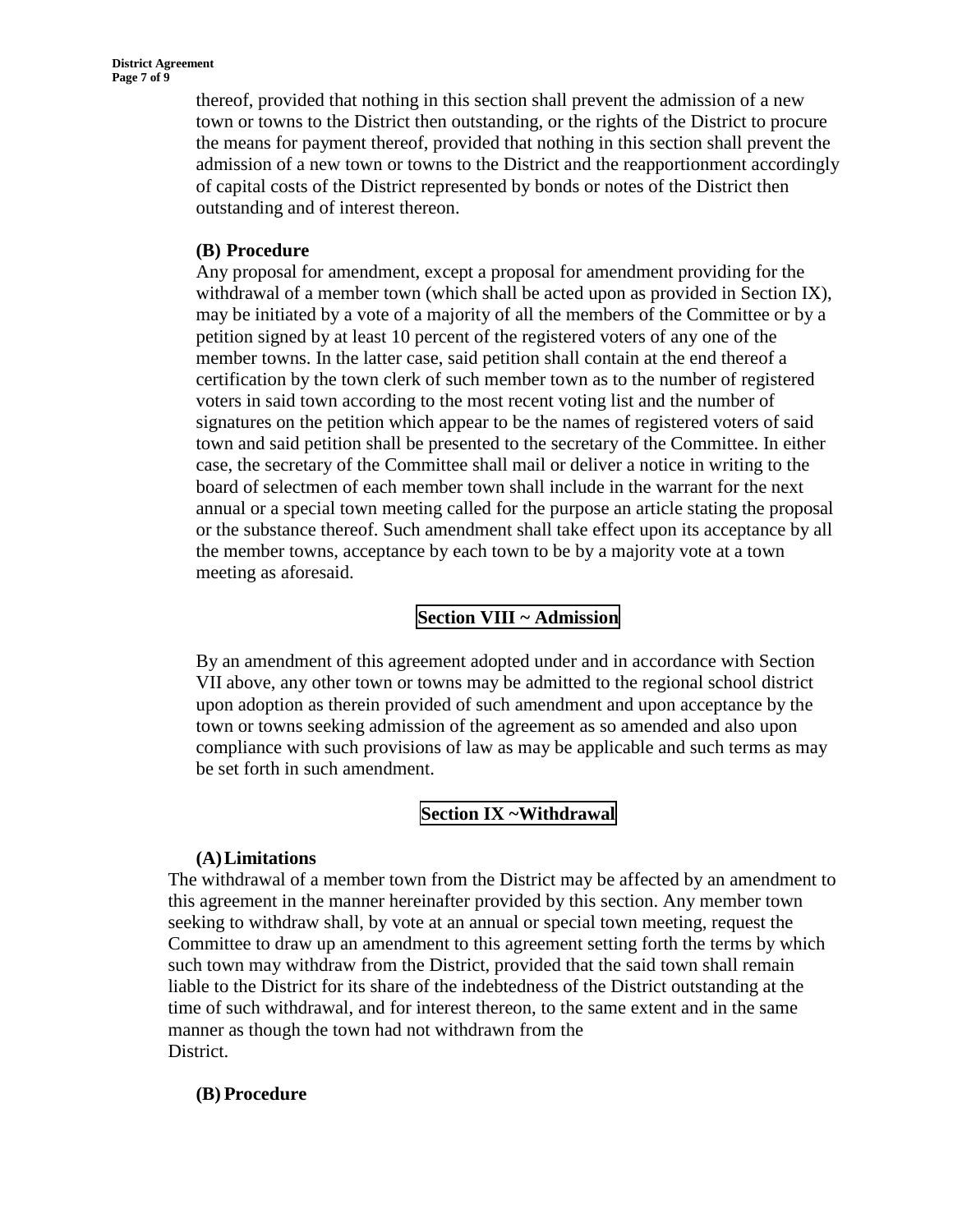The clerk of the town seeking to withdraw shall notify the committee in writing that such town has voted to request the committee to draw up an amendment to the agreement (enclosing a certified copy of such vote). Thereupon, the Committee shall draw up an amendment to the agreement setting forth such terms of withdrawal as it deems advisable, subject to the limitation contained in subsection VII (A). The secretary of the committee shall mail or deliver a notice in writing to the board of selectmen of each town that the committee has drawn up an amendment to the agreement providing for the withdrawal of a member town (enclosing a copy of such amendment). The selectmen of each member town shall include in the warrant for the next annual or a special town meeting called for the purpose an article stating the amendment or the substance thereof. Such amendment shall take effect upon its acceptance by all of the member towns, acceptance by each town to be by a majority vote at a town meeting as aforesaid.

## **(C) Cessation of Terms of Office of Withdrawing Town's Members**

Upon the effective date of withdrawal the terms of office of all members serving on the regional district school committee from the withdrawing town shall terminate and the total membership of the committee shall be decreased accordingly.

## **(D) Apportionment of Capital Costs After Withdrawal**

The withdrawing town's annual share of any future installment of principal and interest on obligations outstanding on the effective date of its withdrawal shall be fixed at the percentage prevailing for such town at the last annual apportionment made next prior to the effective date of the withdrawal. The remainder of any such installment after subtracting the share of any town or towns which have withdrawn shall be apportioned to the remaining member town or towns in the manner provided in subsection IV (D) or as may be otherwise provided in the amendment providing for such withdrawal.

## **Section X ~Pupils**

The Committee may accept for enrollment in the regional district school pupils from towns other than the member towns on a tuition basis and upon such terms as it may determine. Income received by the District from tuition pupils shall be deducted from the total operating costs in the next annual budget to be prepared after the receipt thereof, prior to apportionment under Section IV to the member towns.

# **Section XI ~ Employment of Teachers**

Every teacher serving at the discretion of a local school committee (tenure teacher) of a member town whose position is superseded by reason of the establishment and operation of the regional school district shall be employed by the regional district school committee to serve at its discretion. Any teacher not serving at the discretion of a local school committee (non-tenure teacher) of a member town whose position is superseded by reason of the establishment and operation of the regional school district shall be employed by the regional district school committee to serve at its discretion. Any teacher not serving at the discretion of a local school committee (non-tenure teacher) of a member town whose position is superseded by reason of the establishment and operation